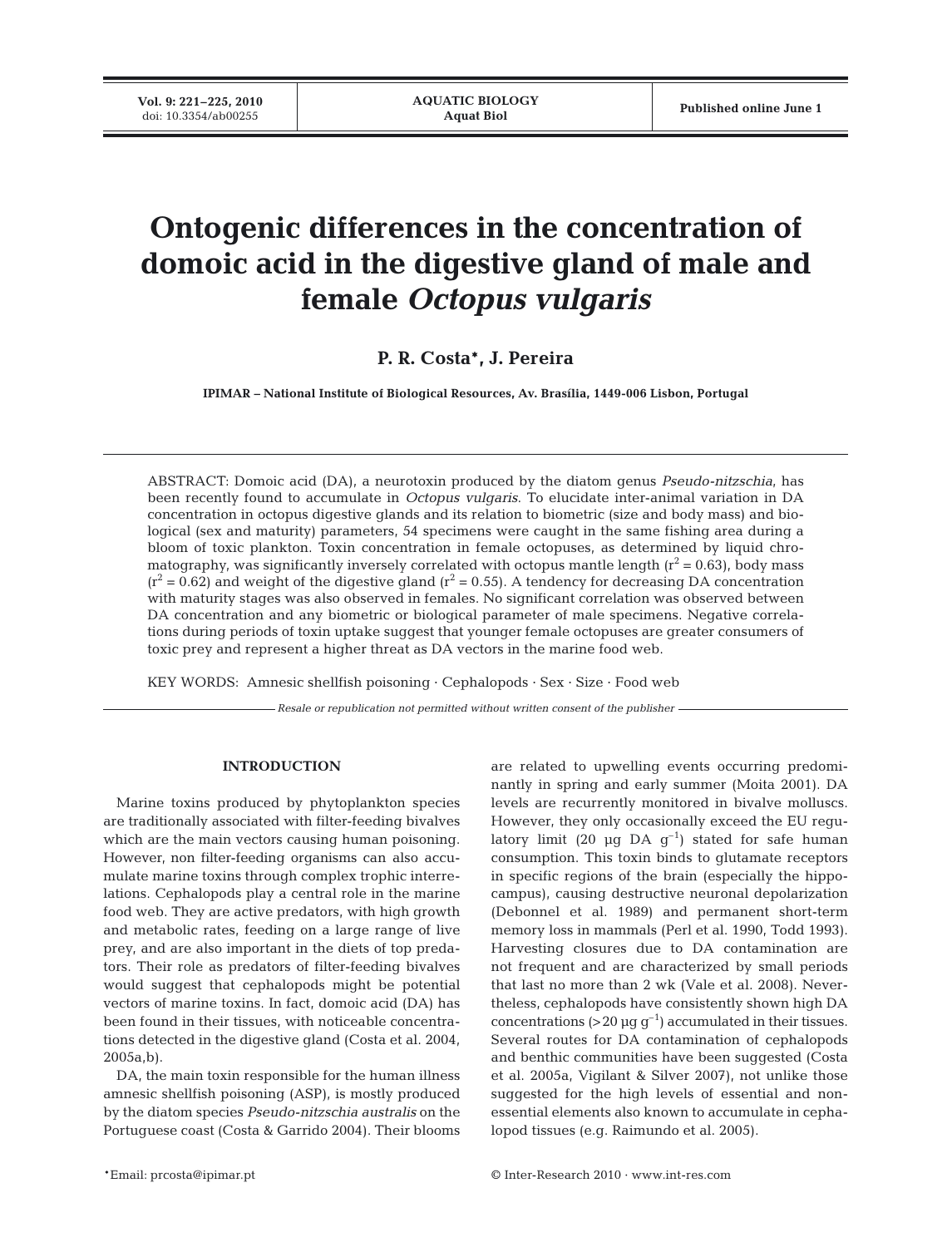The present study assessed the inter-animal variability of DA concentrations in the digestive gland of octopus *Octopus vulgaris*. Knowledge on the variation in toxin levels among individuals is of ecological and physiological relevance and important for environmental management. Several factors contributing to inter-animal variability in DA concentration should be considered: magnitude, persistence and exposure of octopus prey to toxic phytoplankton, geographical location, water depth and currents, body mass/mantle length and differences in octopus feeding rates. To minimise variability, a number of octopuses collected on the same fishing trip and in the same fishing area were used for the quantification of DA concentration in the digestive gland, and its relation to biometric and biological parameters, such as body mass, mantle length, sex and maturity stage was evaluated.

## **MATERIALS AND METHODS**

**Octopus sampling and tissue preparation.** A total of 54 specimens of *Octopus vulgaris* were captured when blooms of the diatom *Pseudo-nitzschia* were identified and DA recorded in natural beds of clams by the Portuguese monitoring program for toxic algae and marine toxins (National Institute of Biological Resources– IPIMAR). The specimens were captured at a depth range of 25 to 35 m by a commercial trawler in the fishing area off Peniche (northwest Portuguese coast) on 1 June 2007. All octopus specimens were kept at –20°C for a maximum of 2 wk before dissection, which was carried out under partially defrosted conditions and without rupture of the outer membrane of the organs in order to minimize DA leakage. For each animal the following parameters were recorded: body weight, mantle length and digestive gland weight. Four maturity stages were determined using the scale proposed by Mangold-Wirz (1963). Digestive glands were dissected, homogenized and 5 g aliquots used for analysis.

**Toxin extraction and high performance liquid chromatography analysis.** Extractions were carried out following the method of Quilliam et al. (1995). High performance liquid chromtography (HPLC) was performed on a Hewlett-Packard (HP) Model 1100 equipped with inline degasser, quaternary pump, autosampler, oven and

diode-array detector. Data collection and treatment of results were performed by the HP Chemstation software. The column used was a Nucleosil 100-5C-18 (125  $\times$ 3 mm, 5 µm) with a guard-column Lichrospher 100 RP-18  $(4 \times 4 \text{ mm}, 5 \text{ \mu m})$ , both heated to 40°C. The flow rate was set at 0.45 ml min–1 of acetonitrile:0.1% formic acid (10:90, v/v) throughout the run. The

injection volume was 5 µl and analysis time was set at 10 min. Detection wavelength was set at 242 nm with a 10 nm bandwidth, and reference wavelength was set at 450 nm with a 100 nm bandwidth. Calibration was performed with a full set of calibration standards of DA  $(0.5, 2, 4$  and 10 µg ml<sup>-1</sup>). Samples over the calibration curve were diluted. Calibration curves were always linear, with correlation coefficients >0.99. A single point calibration, with a working solution of 4  $\mu$ g ml<sup>-1</sup> DA in 10% acetonitrile, was performed after 6 consecutive samples. Under these conditions the detection limit was 0.04  $\mu$ g ml<sup>-1</sup>, corresponding to 0.2  $\mu$ g g<sup>-1</sup> in tissue.

For HPLC analysis Millipore-Q cleaned water and LC grade methanol and acetonitrile supplied by Merck were used. DACS-1D certified DA standard was purchased from the National Research Council of Canada.

**Statistical analysis.** The Mann-Whitney *U*-test was applied for comparisons of toxin determined in the digestive glands of female and male specimens.

Data on toxins in the digestive gland were analysed as a function of mantle size and body mass with model II linear regressions since these variables are subject to natural variation (Sokal & Rohlf 1995). Toxin concentration data were log-transformed to achieve a normal distribution.

#### **RESULTS**

Of the 54 octopus specimens captured, 33 were females and 21 were males, ranging in size, body mass and maturity (Table 1). DA was consistently found in each octopus specimen (Fig. 1). Highly variable concentrations of DA (coefficient of variation of 92%) were determined in the digestive gland of female (1.5 to 124  $\mu$ g g<sup>-1</sup>) and male (2.1 to 92  $\mu$ g g<sup>-1</sup>) octopuses. No significant differences ( $p > 0.05$ ) in DA concentrations were found between sexes.

Despite the observed elevated variability, a significant relation between DA concentration and both size and body mass of octopus was discovered. DA concentrations determined in the digestive gland decreased significantly  $(p < 0.001)$  with size (mantle length) and body mass (weight), with these 2 variables explaining 63 and 62%, respectively, of the variability in logtransformed DA concentration for female specimens

Table 1. *Octopus vulgaris*. Biometric (body weight [BW], mantle length [ML]) and biological (sex, maturity) parameters of octopus specimens caught on 1 June 2007 in Peniche (NW Portuguese coast)

| Sex  | n | BW(q)<br>min-max min-max          | $ML$ (mm)            |                   | Maturity (% of specimens) |          | Stage 1 Stage 2 Stage 3 Stage 4 |
|------|---|-----------------------------------|----------------------|-------------------|---------------------------|----------|---------------------------------|
| Male |   | Female 33 816-4058<br>21 799-2150 | 130–250<br>12.5–19.5 | 9<br>$\mathbf{0}$ | 64<br>67                  | 24<br>33 | З                               |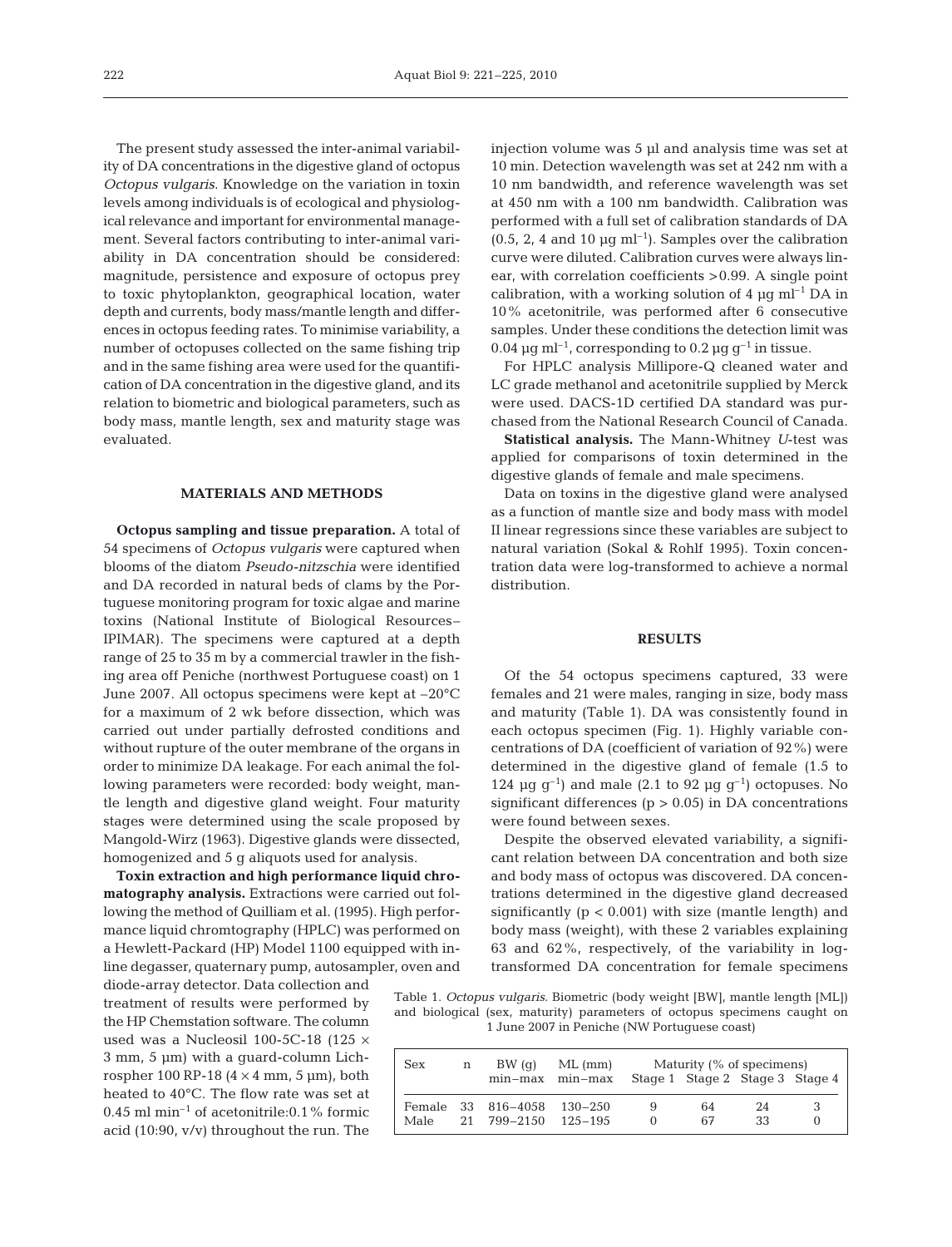

Fig. 1. *Octopus vulgaris*. Domoic acid concentration (median, 25 and 75 quartiles, minimum and maximum) determined in the digestive gland of female  $(n = 33)$  and male  $(n = 21)$  octopuses caught in Peniche (NW Portuguese coast) on 1 June 2007

(Fig. 2a,c). The weight of the digestive gland, which is positively correlated to octopus size  $(r^2 = 0.61$ , data not shown) and body mass  $(r^2 = 0.66, \text{ data not shown})$ , explained 55% of the variability in log-transformed DA concentration for females (Fig. 2e). The same was not shown for males (mantle length,  $r^2 = 0.05$ ; body mass,  $r^2 = 0.07$ ; weight of digestive gland,  $r^2 = 0.02$ ; Fig. 2b, d, f).

Although not as significant as the changes in DA concentrations, a negative correlation between logtransformed toxin burden (absolute amounts) and animal size was found for female specimens (Fig. 3).

From the application of the maturity scale developed by Mangold-Wirz (1963), the great majority of octopuses were found to be in Stages II and III. There were a few immature (Stage I) females and 1 mature Stage IV female. Males were found in maturity Stages II and III. Maturity was shown to generally increase with mantle length, in spite of the characteristic cephalopod overlap of mantle lengths between maturity stages (Fig. 4). Therefore, a significant relation between growth and maturity was not apparent and thus only a non-significant tendency was observed for the relation between maturity stages and the log-transformed DA concentration in the digestive gland of female specimens (Fig. 5).

## **DISCUSSION**

DA was detected in each octopus specimen subjected to the same environmental conditions. Due to natural variability of DA in octopus prey and octopus



Fig. 2. *Octopus vulgaris*. Logtransformed DA concentration in the digestive gland of female  $( \bullet, )$  $n = 33$ ) and male  $(\Delta, n = 21)$  octopuses as a function of (a, b) mantle length, (c, d) body weight and

(e, f) digestive gland weight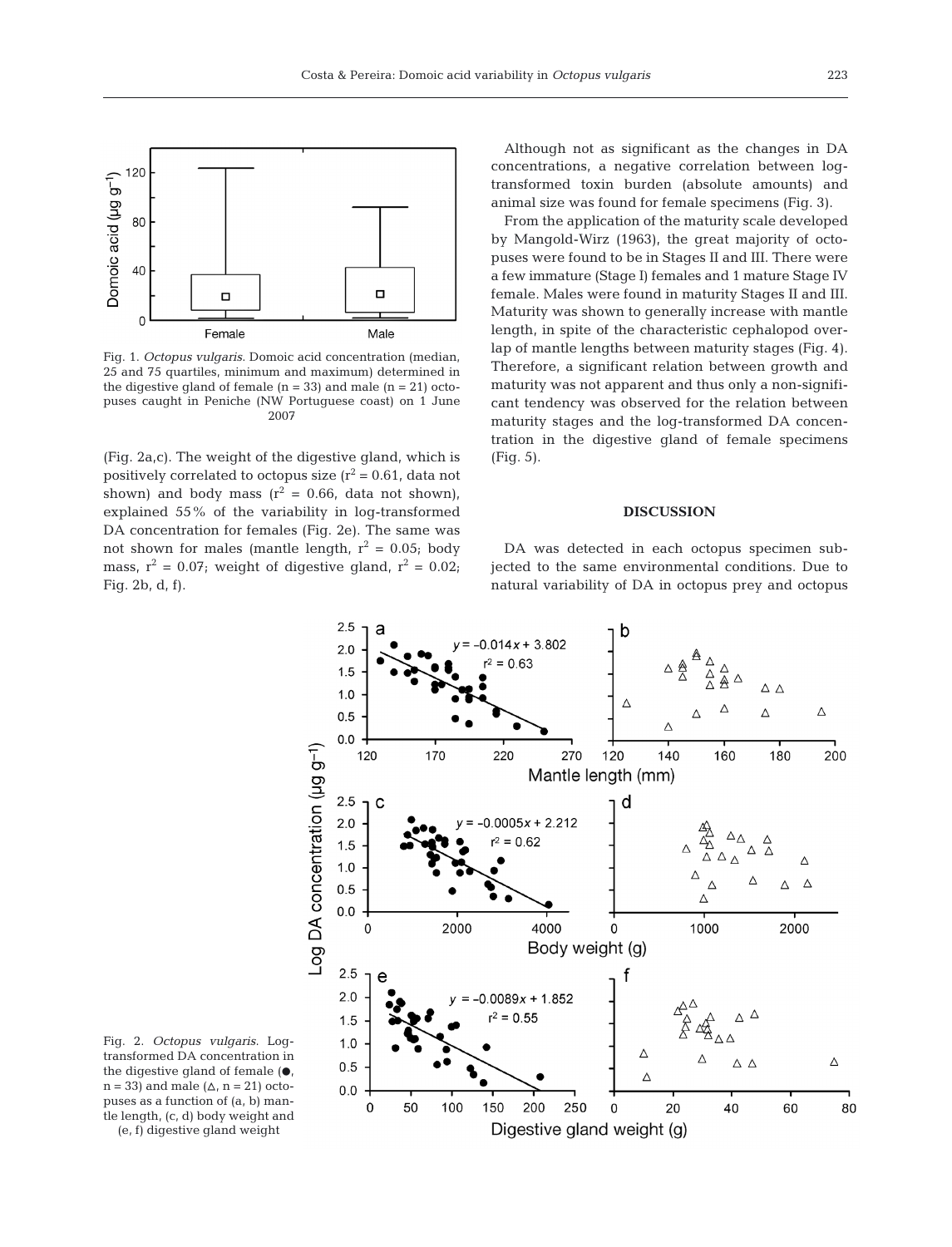

Fig. 3. *Octopus vulgaris*. Logtransformed DA absolute amount (µg) per digestive gland of female ( $\bullet$ , n = 33) and male ( $\Delta$ ,  $n = 21$ ) octopuses as a function of mantle length

feeding rates, a high heterogeneity of DA concentrations determined in the octopus digestive gland was expected and confirmed by the coefficient of variation of 92%. Nevertheless, after specimens were grouped by sex, DA concentrations were found to decrease with increasing body size (mantle length) in females. Body weight and digestive gland weight were also negatively correlated to DA, as they are not independent of size. Assessment of maturation in cephalopods usually involves the qualitative evaluation of several aspects of the reproductive development of the species, and is most frequently described with the support of numerical scales made up of recognizable quantitative stages (Boyle & Rodhouse 2006). Although these data in the present study were provided by qualitative morphological observations, determination of quantitative relationships were possible, which show a trend for decreasing DA concentrations with increasing maturity stages.

Octopus feeding rates are known to decrease with size, which leads to younger octopuses growing proportionally faster than older ones (García & Giménez 2002). A study on the relationship between the length of prey selected in the field and octopus size has shown smaller octopuses preying on smaller mussel size classes (Smale & Buchan 1981). Since higher toxin concentrations have been found in smaller mussels than in large ones (Novaczek et al. 1992, Morono et al. 2001), octopus feeding behaviour will also contribute to the accumulation of higher DA values in smaller specimens. In terms of the toxin burden, higher amounts of DA were also found in smaller octopus specimens. Smaller octopuses that have higher feeding rates should therefore consume a higher number of mussels of smaller size which are more contaminated.

The influence of size on DA concentration has been studied for other molluscs such as the king scallop *Pecten maximus* (Bogan et al. 2007), where it was shown to negatively affect DA concentration only during blooms of toxic plankton (period of toxin uptake). Our observations suggest that during the algal bloom, the accumulation of DA in the predator *Octopus vulgaris* is similar to that of the filter feeder *P. maximus*.

In the present study, a negative correlation between DA concentrations and animal size and body weight was only exhibited by females. A possible explanation is the fact that the smaller number of male specimens, as well as their smaller range of size, body weight and maturity stage, may not allow similar significant correlations. However, several authors have observed higher growth and feeding rates and food conversion for octopus females than males, due to higher energy demands of the female development (Smale & Buchan 1981, Domain et al. 2000, García & Giménez 2002,



Fig. 4. *Octopus vulgaris*. Relation between mantle length and maturity stages in female  $(\bullet)$  and male  $(\triangle)$  octopuses



Fig. 5. *Octopus vulgaris*. Log-transformed DA concentration determined in the digestive gland of female octopuses in different maturity stages (median, 25 and 75 quartiles, minimum and maximum, total  $n = 33$ )